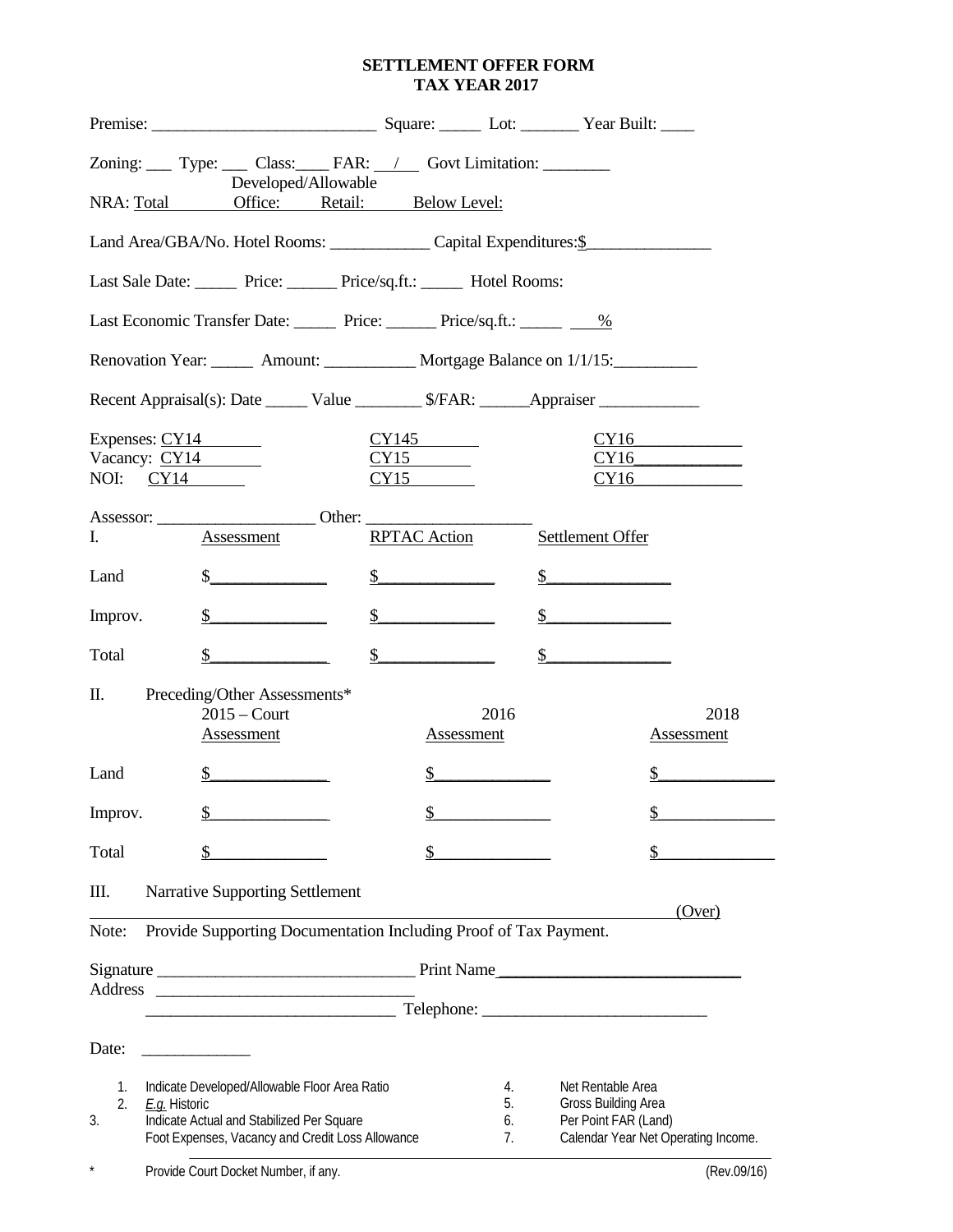# **DISCLOSURE AUTHORIZATION**

Court Docket Number:\_\_\_\_\_\_\_\_\_\_\_\_\_\_\_\_\_\_\_ Date:\_\_\_\_\_\_\_\_\_\_\_\_\_\_\_\_\_\_

Petitioner:

SCOPE OF DISCLOSURE: Petitioner in the above-referenced lawsuit, commenced in the Superior Court of the District of Columbia, Tax Division, hereby authorizes, as its agent,

\_\_\_\_\_\_\_\_\_\_\_\_\_\_\_\_\_\_\_\_\_\_\_\_\_\_\_\_\_\_\_\_\_\_\_\_\_\_\_\_\_\_\_\_\_\_\_\_\_\_\_\_\_\_\_\_\_\_\_\_\_\_\_\_\_\_\_\_\_\_\_

\_\_\_\_\_\_\_\_\_\_\_\_\_\_\_\_\_\_\_\_\_\_\_\_\_\_\_\_\_\_\_\_\_\_\_\_\_\_\_\_\_\_\_\_\_\_\_\_\_\_\_\_\_\_\_\_\_\_\_\_\_\_\_\_\_\_\_\_\_\_

## **AUTHORIZED AGENT**

\_\_\_\_\_\_\_\_\_\_\_\_\_\_\_\_\_\_\_\_\_\_\_\_\_\_\_\_\_\_\_\_\_\_\_\_\_\_\_\_\_\_\_\_\_\_\_\_\_\_\_\_\_\_\_\_\_\_\_\_\_\_\_\_\_\_ (Type/Print Name of Authorized Agent)

Title/Firm Name

Street Address, City, State

to divulge, discuss, receive, access and inspect tax, proprietary, and financial information of the Petitioner, including but not limited to documents, agreements, consents, memoranda of understanding, valuation records, letters of intent, lawsuits, reports, mortgage, security interest, and other instruments with respect to the income, expense, lease, rental, collateralization, economic benefit, and tax liability related to the property that is the subject of the above-referenced lawsuit.

RIGHT TO REVOKE: This authorization shall remain in effect unless revoked. Petitioner may revoke this authorization at any time, by submitting to the Office of the Attorney General, Commercial Division, Tax and Finance Section, written notice of revocation, stating intent to revoke this authorization.

### **PETITIONER**

Signature of Petitioner Type/Print Name

\_\_\_\_\_\_\_\_\_\_\_\_\_\_\_\_\_\_\_\_\_\_\_\_\_\_\_\_\_\_\_\_\_\_ \_\_\_\_\_\_\_\_\_\_\_\_\_\_\_\_\_\_\_\_\_\_\_\_\_\_\_\_\_\_\_\_\_\_

\_\_\_\_\_\_\_\_\_\_\_\_\_\_\_\_\_\_\_\_\_\_\_\_\_\_\_\_\_\_\_\_\_\_ \_\_\_\_\_\_\_\_\_\_\_\_\_\_\_\_\_\_\_\_\_\_\_\_\_\_\_\_\_\_\_\_\_\_

\_\_\_\_\_\_\_\_\_\_\_\_\_\_\_\_\_\_\_\_\_\_\_\_\_\_\_\_\_\_\_\_\_\_\_\_\_\_\_\_\_\_\_\_\_\_\_\_\_\_\_\_\_\_\_\_\_\_\_\_\_\_\_\_\_\_\_\_\_\_

Title Firm/Company Name

Street Address, City, State

\_\_\_\_\_\_\_\_\_\_\_\_\_\_\_\_\_\_\_\_\_\_\_\_\_\_\_\_\_\_\_\_\_\_

Email address

4/16 Office of the Attorney General For the District of Columbia